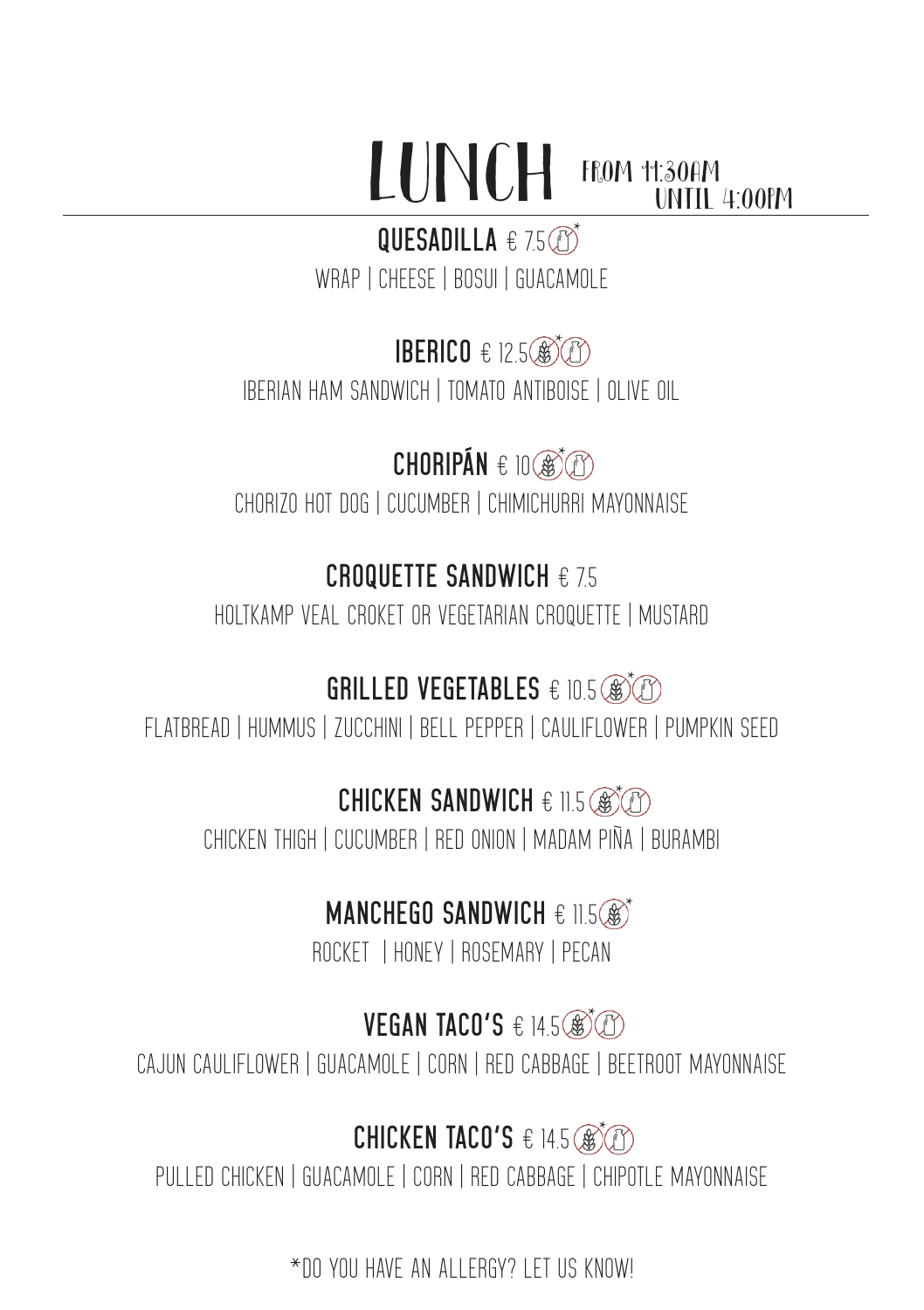SNACKS FROM 11:30AM

**BREAD PLATTER € 9 ®** 

CORN BREAD | AIOLI | MARINATED OLIVES

**VEAL BITTERBALLEN** € 8

HOTLKAMP | MUSTARD | 6 PCS

**EMPANADAS** € 8

VARYING FILLING | 3 PCS

**CHEESE STRINGS** € 8

CHILI SAUCE | 6 PCS.

**VEGETARIAN BITTERBALLEN** € 8

MUSTARD | 6 PCS.

**PORTION OF FRIES** € 4.5

FRESH FRIES | MAYONNAISE

**PATATA'S BRAVA'S** € 5

POTATOES | CHIPOTLE MAYONNAISE

**TORTAS DE BACALAO** € 8

COD COOKIES | AIOLI | 6 PCS.

**NACHO'S € 8.5 ®©** 

CHEESE | GUACAMOLE | JALAPEÑO PEPPER

**POLLO FRITO** € 8.5

FRIED CHICKEN | SRIRACHA | SPRING ONIONS | 6 PCS.

**PAN CON T0MATE** € 7

CROSTINI'S | TOMATO | OLIVE OIL | 3 PCS.

**PAN CON JAMON € 12.5** *(f)* 

CROSTINI'S | IBERIAN HAM | TOMATO | 3 PCS.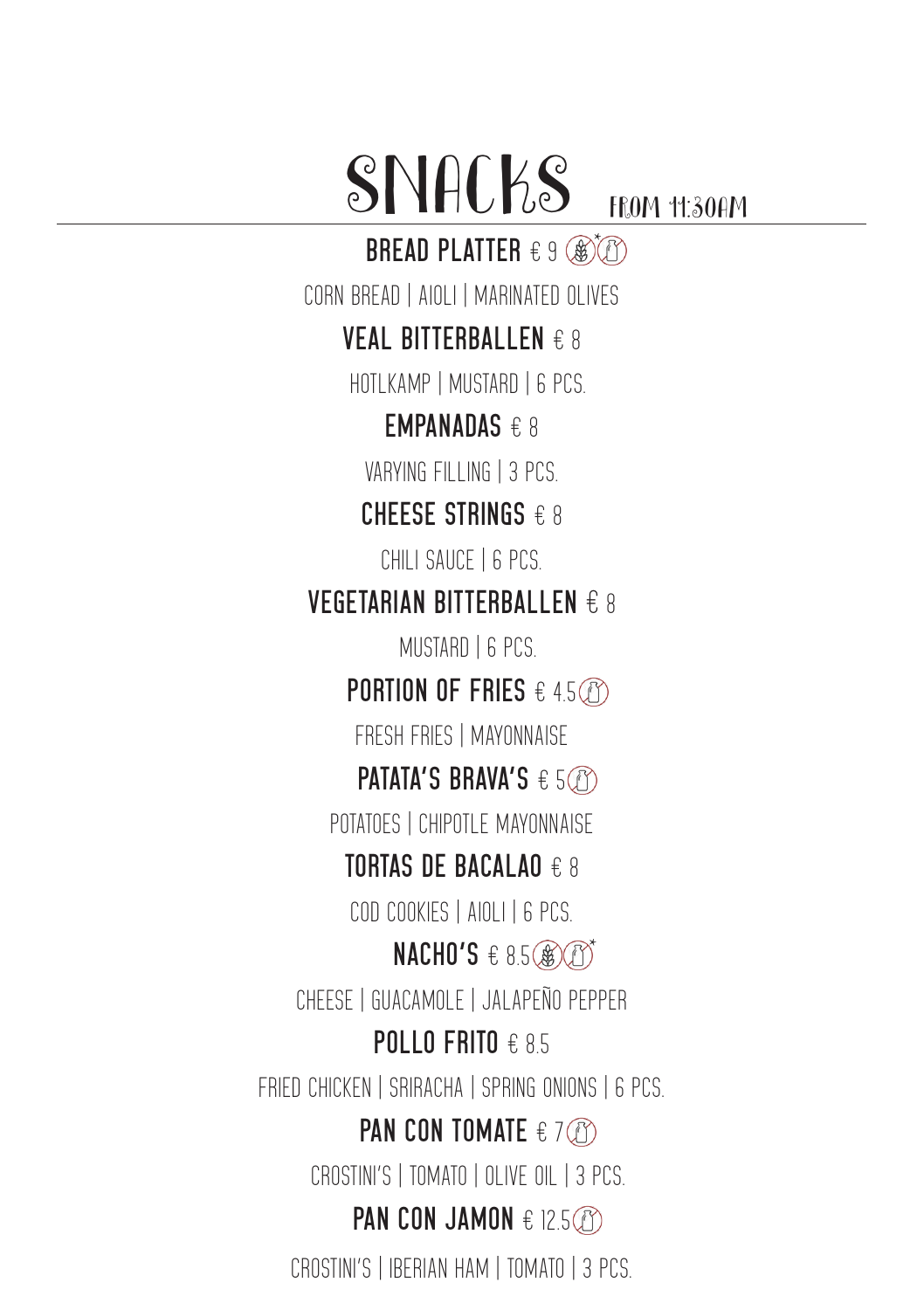# ALL DAY LONG FROM 11:30AM

#### **SOPA** € 9.5 3

VEGAN SOUP | BROCCOLI | GREEN SPLIT PEAS | COCONUT | MISO | NORI | BREAD

**VERANO** € 15

SALAD ROASTED SUMMER VEGETABLES | GREEN ASPARAGUS | CHIOGGIA BEETROOT QUINOA | RADICCHIO | HUMMUS | CHICKPEAS | SUNFLOWER SEED ORANGE-CHIMICHURRI DRESSING

#### **SALMON** € 15

 SALAD SALMON (SEARED) | RADISH | CARROT | RICE NOODLES | BABYCORN SPROUTS | CUCUMBER | RED CABBAGE SOY-SESAME VINAIGRETTE WITH AJI AMARILLO

**PRAWNS € 14.5 @ 3** 

AVOCADO-LIME CREAM | PRAWN CRACKERS | FLATBREAD

### **PANAMA CEVICHE** €14.5

SEA BASS FILLET | RED ONION | CORIANDER | LIME | BANANA CHIPS

**IBERICO € 14®** 

JAMON IBERICO | OLIVE OIL | BREAD

# **TAPAS € 16.5 3**

JAMON IBERICO | PIMIENTOS DE PADRON | CHISTORRA | MANCHEGO SMALL SHRIMP CEVICHE SAFFRON AIOLI | BREAD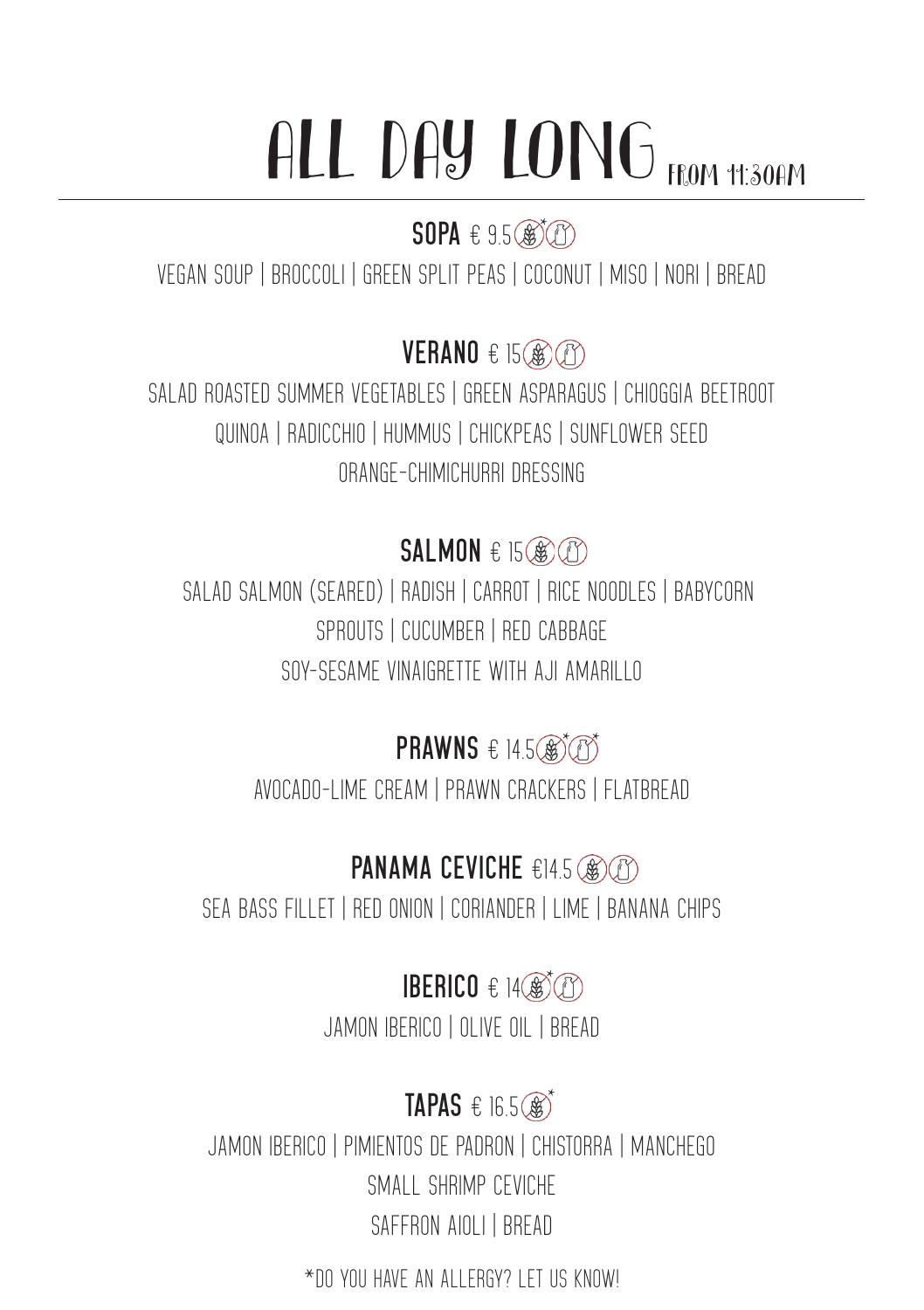# $DINER$  from 5:00PM

#### **VEGAN TACO'S € 14.5 <b>@**

CAJUN CAULIFLOWER | GUACAMOLE | CORN | RED CABBAGE | VEGAN BEETROOT MAYONNAISE

#### **CHICKEN TACO'S € 14.5 3**

PULLED CHICKEN | GUACAMOLE | CORN | RED CABBAGE | CHIPOTLE MAYONNAISE

#### **DEL MAR** € 24.5

COD FILLET | POTATO-PEA PUREE | GREEN ASPARAGUS ZUCCHINI | ROMESCO SAUCE | LIME BUTTER

#### **CHICKEN THIGH** € 19.5

SATAY | PEANUT SAUCE | FRIED ONIONS | FRIES | MAYONNAISE

#### **CHURRASCO STEAK € 24.5 8 3**

SOUTH AMERICAN MARINATED, GRILLED BAVETTE | ROASTED VEGETABLE SKEWER PATATAS BRAVAS | AJI-VERDE

#### **VEGAN BURGER** € 18.5

CFI FRIAC-FENNEL BURGER | SESAME BUN | VEGAN CHEDDAR CHEESE COLESLAW | PICKLES | CHIPOTLE COMPOTE VEGETABLE SALAD | FRIES

### **KIDS PIZZA € 8.5** *©*

TOMATO SAUCE | CHEDDAR

#### **CHILDREN'S MENU** € 8.5

CROQUETTE | FRIES | WATERMELON | CUCUMBER